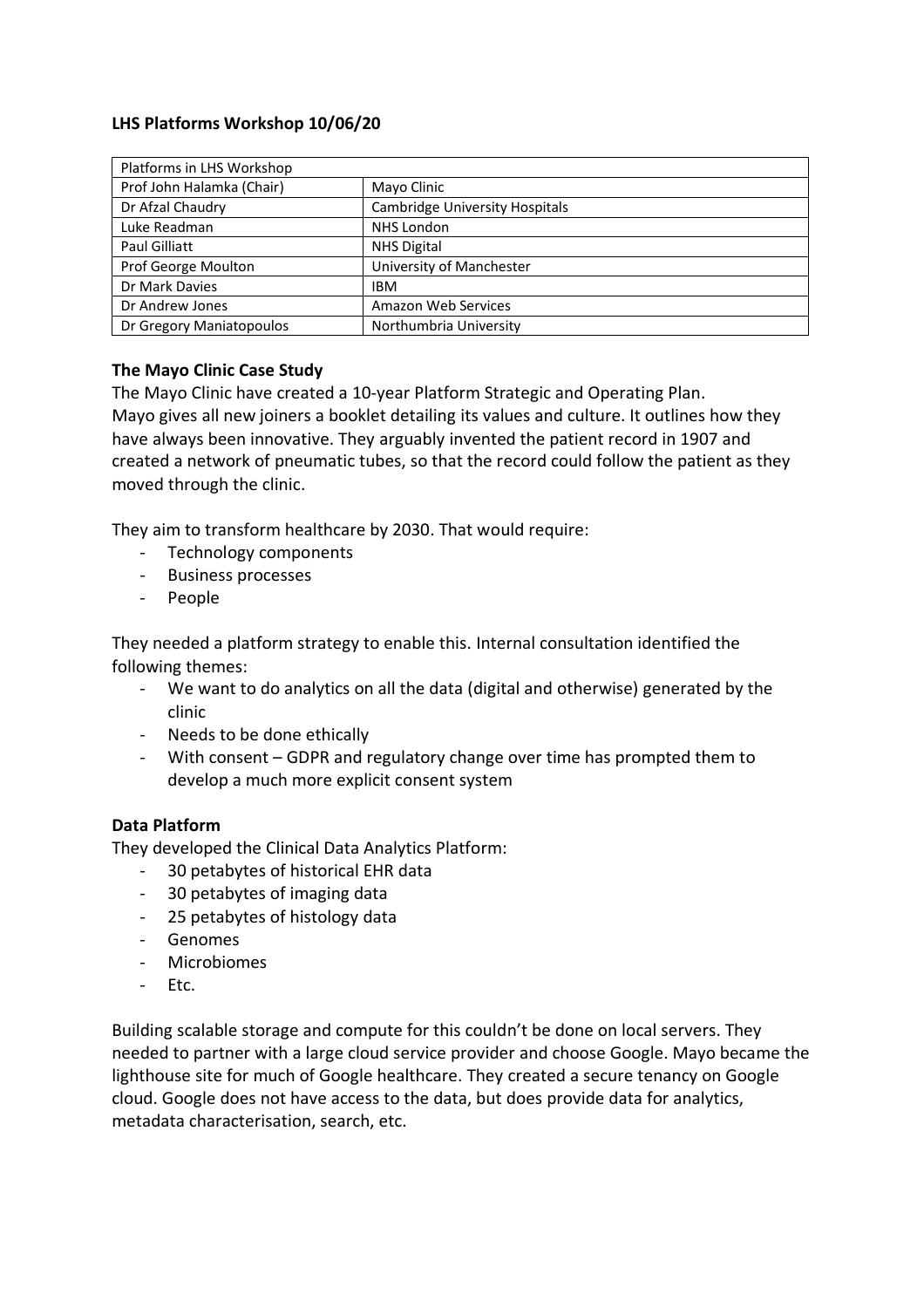They needed to de-identify all historical data and put it on the cloud – challenging for people with rare diseases. Unstructured data is even harder. They partnered with Inference to create a next generation de-id system based on looking at denominators of characteristics. Worked with the office of civil rights to determine the right bin size for deid. They agreed on 10 people.

They built FIHR based interfaces to query the data, then created sub-tenancies on the cloud, where innovators could be given access to the de-id data within a controlled environment. They can export the insights, but not the data. This is a scalable approach. This is being used by innovators to generate typical care pathways, new triage systems, etc.

## **Virtual Care**

What platform components do you need to deliver care at a distance?

- Store and forward (Asynchronous) Take picture, send, get result.
- Ambulatory care Video consultations.
- Acute care Delivered in the home setting. Partnered with Medically Home, who had spent 8 years establishing what was needed to make home care safe. Continuous telemetry such as HR, BP, SATs, urine output, weight. Monitored by algorithms and command centre. Kaiser Permanente partnered with Mayo in response to Covid, creating virtual wards for high acuity care. CHS, COPD, etc. Early indications are that patients like it.
- Reusable modules.

# **Remote Diagnostic and Management Platform**

Collect data, route it, perform an action, return the action.

Many departments at Mayo have AI algorithms that need to connect to varied data sources and report back. Radiation Oncology – needs an expert medical physicist to work out the regime for each patient. There is large quality variation. Mayo has published work, showing that its outcomes are better than most, so they built a system, with partners, to ingest DICOM objects (CT, MRI, etc) from any other provider and return a treatment plan. Planning to ingest Fitbit, Apple Watch, etc. data. They have already trialled ingesting phone activity data for changes suggestive of anxiety and depression – this identified large increases among university students, during covid. They then look to link them to interventions, including Apps.

These three platform building blocks allow departments to build their own use cases.

Epic has agreed to work with Mayo Clinic on a search function, providing the power of a Google search within the EHR.

Care Navigator system to allow previous patients to help new patients understand what their journey might look like. Consented search – Patients will be able to give consent to temporary access to their longitudinal record, so that google can provide a more personalised result.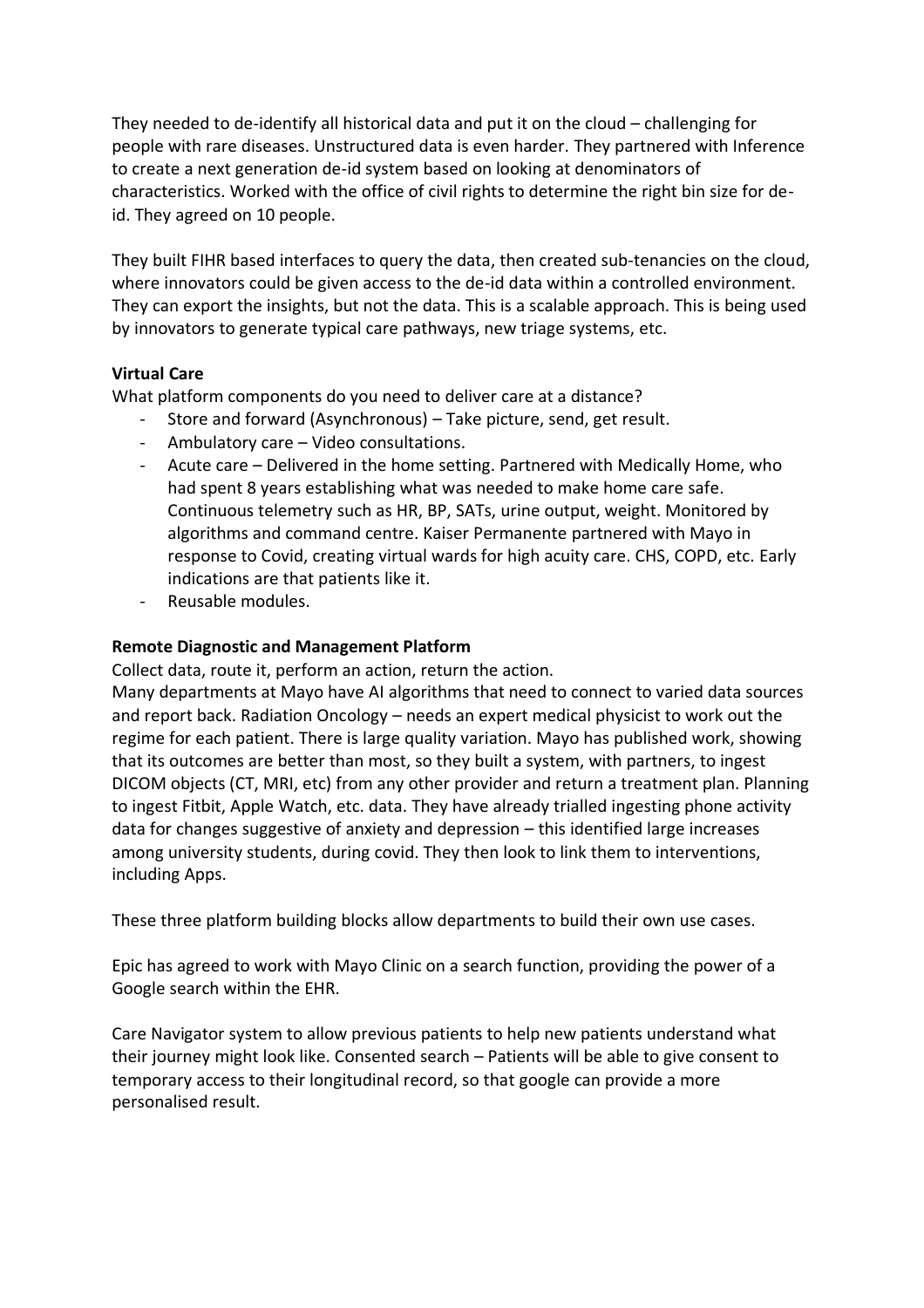AI Factory – there are many ideas for new AI systems, but limited development capacity. Now clinicians can bring their ideas and have access to the tools to build algorithms themselves.

80% of Healthcare Organisations in London are now sharing data at the point of care – inspired by the earlier work in Boston. Now trying to implement the data layer. 4.5m Primary Care Patients. Question now is how to help people with questions actually make use of the data? This is a gap:

- Mayo Clinic Data Analytics Platform
	- o Giving data directly to those with the questions doesn't generally work. You need to understand the nature of the underlying data (otherwise, garbage in garbage out).
	- o Data provenance
	- o Data Quality
	- o What questions can you answer?
	- o For commercial partners, Inference looks at the question and decides whether the data is sufficient to answer the question. Their tools and data scientists help the commercial partner to navigate the question.
	- o Mayo Clinic have a covid zsar, internally, who receives all requests from within the clinic and acts as a navigator
- The Mayo Platform Team spend a lot of time meeting all levels within the organisation, explaining to them what they could do with the data. It requires a cultural transformation into platform thinking, so that you don't lose the staff.
- The AI factory is another approach.

The platform concept will eventually generate a net operating income, to support the clinic's work, but will require upfront investment. A lot of investment is in kind from partners.

How can smaller, less prestigious providers implement platform thinking. How can we commoditise this, to avoid the need for huge capital expenditure?

- Smaller providers will be able to subscribe to the platform products that larger providers create. They can contribute and consume products and contribute data.
- Sometimes Mayo will be the vendor, sometimes it could be a large IT company.
- Many small providers are struggling to survive and need a new operating model. This could help.
- A more data fluid, federated model
- Covid19 has accelerated changes in the industry.
- Mayo went from 50 virtual clinics to 7000, within 8 weeks. There have been helpful reimbursement changes to bring parity with face 2 face.

What can they do this year/next year:

- Mayo has been willing to disrupt the status quo.
- Ask, what experience would the patient like their journey to be?
- Covid has radically changed things.
- Ask, what partners do you need?
- You don't need a super-sophisticated IT department, you do need the vision.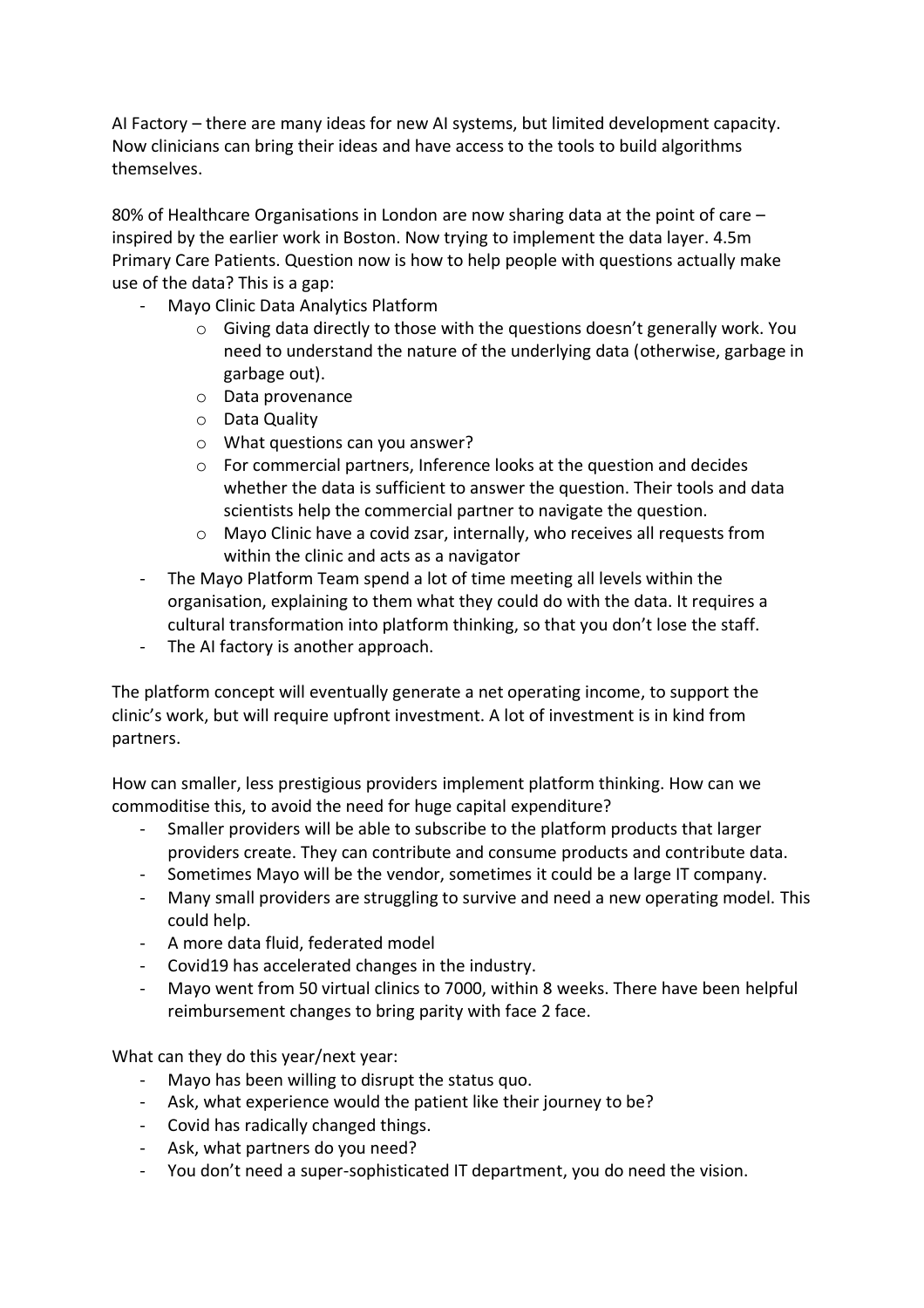Some organisations manage the digital implementation but then fail to realise change on the ground. It requires a multimodal change involving workforce, training, buildings, facilities, etc. The whole organisation needs to be tuned to business transformation. How do we close the circle?

- Technology is rarely the problem.
- Business process redesign and how platform approach helps:
	- o Mayo Clinic Lab is high quality/high throughput
	- o Needed to scale up Covid testing
	- o 4000 hospitals connected to the lab
	- o What if we partnered with other organisations that have lab capacity?
	- $\circ$  Hospital orders test from Mayo, who then send it to another lab and send back the result.
	- o Mayo created a federated lab. The platform was the plumbing. Created virtual capacity.
- Get the business transformation and the workflow, then retrofit it with the technology.

AI and Machine Learning is a buzz word, but people often don't understand where it is useful and where it isn't. Mayo established a Centre for Excellence in AI, where clinicians can meet experts and learn what is feasible and how they can get involved. This can help to democratise some of these capabilities:

Much of the work is about process improvement, patient flows, etc. rather than the high profile covid-cure.

Paying patients for data:

- Their data helps to generate value, the value doesn't go to an individual, but is put back into developing better care.
- Nebula Genomics allows you to contribute data and receive bitcoin when it is used. The administrative complexity would be huge.
- Mayo Clinic Staff are writing an article on this for NEJM (is this available yet?).
- A deliberative democracy project in London is informing policy people are more anxious about commercial uses of data. People asked how the value could be returned to patients (to be published on 30<sup>th</sup> June).
- Perhaps Cambridge Analytica, etc. have awakened this contentious area.

For a provider who wants to develop a platform strategy, but has a lot of legacy systems in place, how can they make sense of what they have, what they need to add/remove:

- There are multiple ways to take a transactional system (EHR) and turn it into knowledge.
	- o EHR is a legacy system
	- $\circ$  You can manually copy/extract data from the EHR onto an analytics platform.
	- $\circ$  You can use a script to take data from the local EHR and create a numerator and denominator which is then reported for aggregation. E.g. is a particular treatment effective? Doesn't require any data science expertise at the hospital level.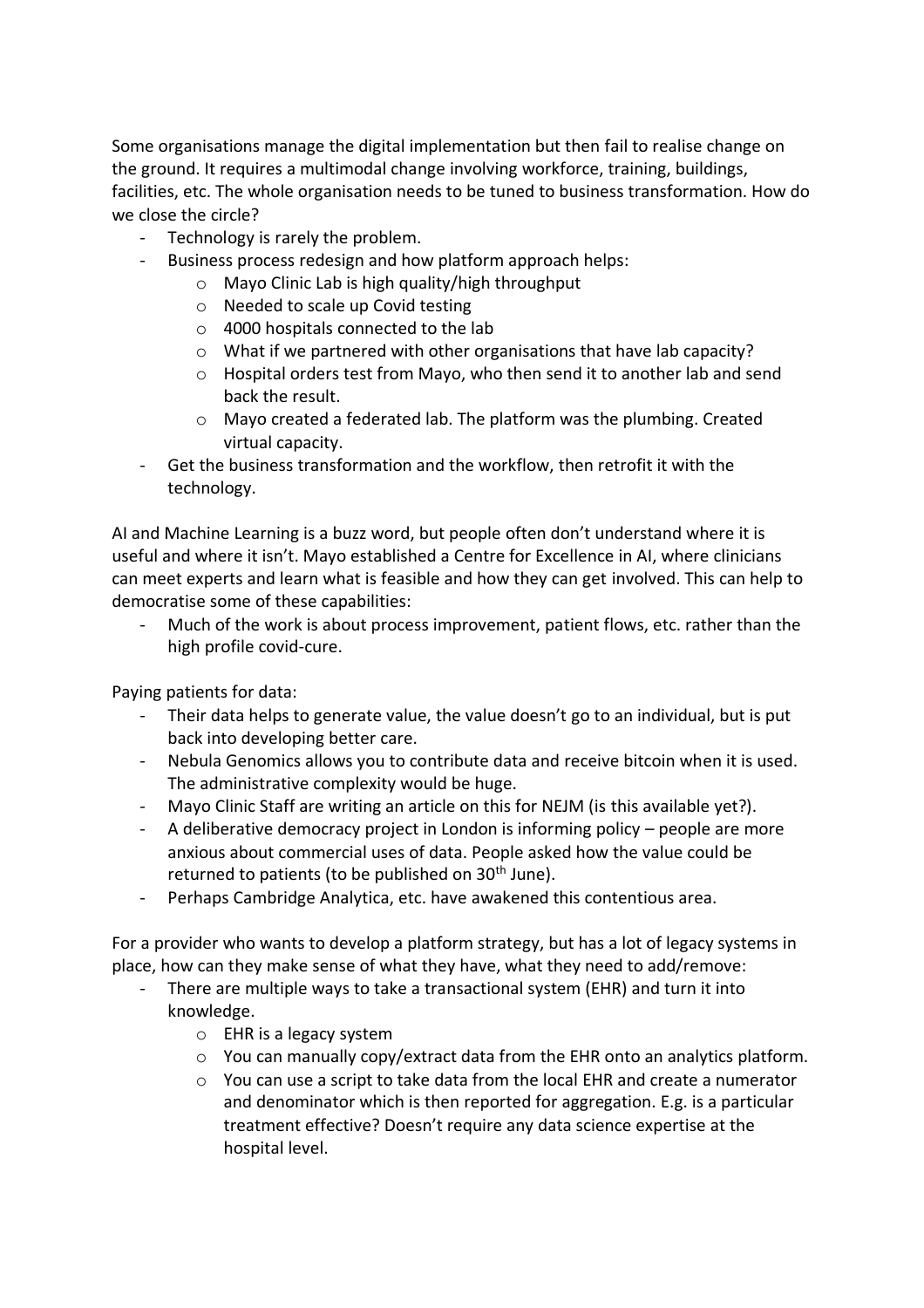### **UK Case Studies**

We need a system that breaks free of the organisational silos and brings data together at the patient level and is available for other uses (research, third party apps), in real time, easily accessible (FIHR, CSV, etc.). Like the data layer that London is developing at a regional level. NHS Digital has such data available at national level.

Funding is more restricted in the UK.

The tools and infrastructure required to deploy the systems discussed are widely available – the tools have become commoditised before they have achieved widespread adoption. Cultural transformation, de-id, consent, etc. are often harder.

Important for the UK to push EHR vendors towards data fluidity, in the way that the Mayo Clinic has managed to.

Important to have a platform for data analytics and hypothesis testing.

The UK must find a way to do it more economically, given the lower health spend and the current economic situation.

Partnerships with industry are really important. How do we achieve this in the UK:

- Negative publicity around the Google Royal Free partnership made it more difficult for other players and highlighted the importance of transparency.
- Creating Collaboration Platforms that are open by design, to avoid vendor lock in.
- Create a situation where the value flows back to the organisation and patients.
- Aim for long term relationships. Often NHS organisations come with a clear project that they are working up. They should also consider collaborations with industry where they aren't quite sure what their next move is, so that they can become thinking partners. They can often work backwards from business outcomes.

UK investment in digital maturity has been low over the medium to long term. All of our organisations do not have a base level of maturity. Our clinical and admin staff do not collect data to a standardised level. This is partially driven by reimbursement.

UK has a lot of governance overhead in terms of how we spend money and how we share data. This may be less within a large US integrated provider. We are earlier in the process of developing Integrated Care Systems.

The UK takes less risk commercially and in our perception of the public view of data sharing.

When we think of data acquisition, we think of staff typing data in. We need to move to more data flowing from the patient. This could give us a richer data set than we get from legacy systems. There are examples from remote telemonitoring, temperature, pulse, single lead ECG, spirometry, symptoms, etc. particularly during Covid. This might be a sign of how